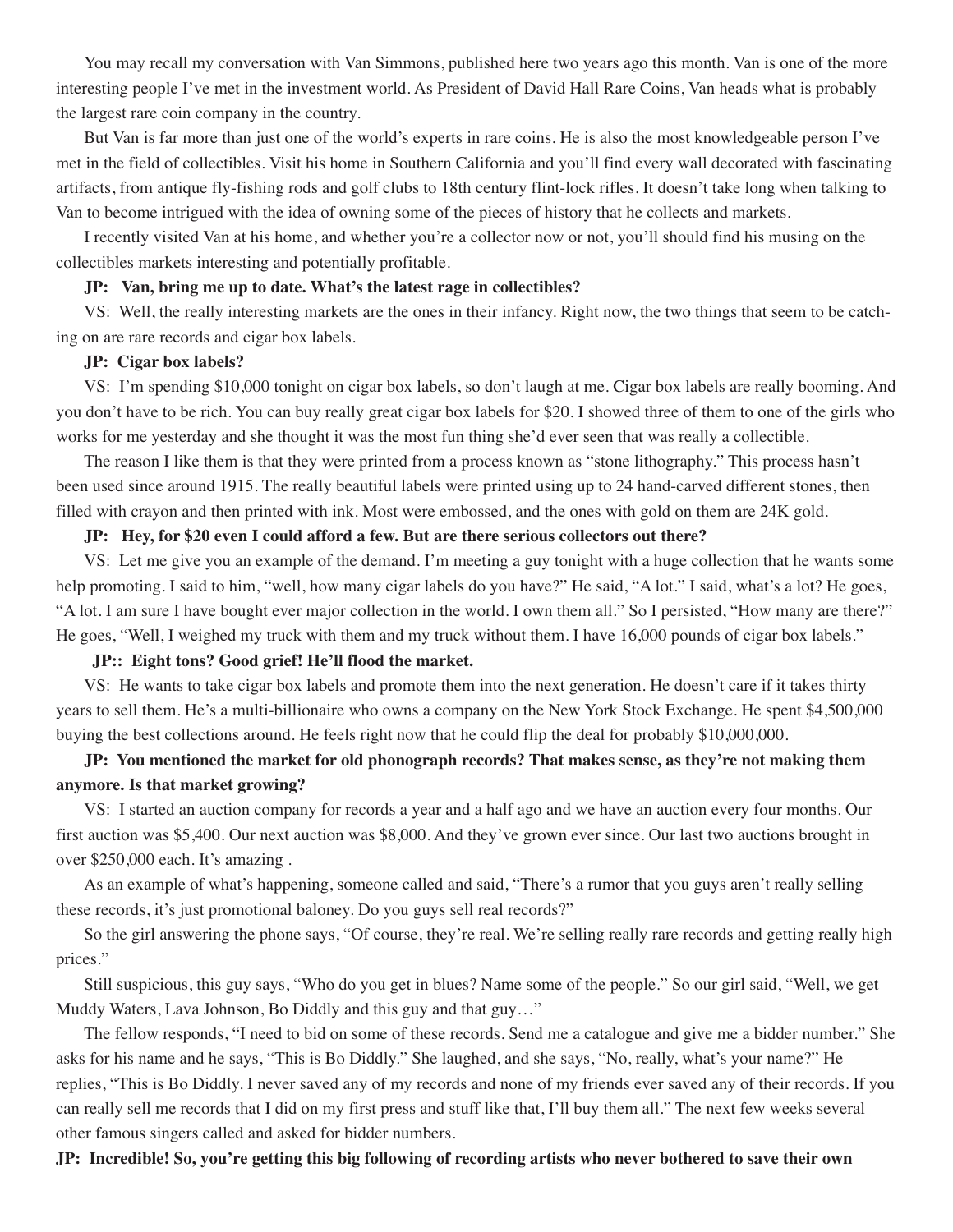#### **records.**

VS: The funny part is some of these guys call back after the auction and ask, "What's wrong? I'm pretty famous but my record only brought \$20."

We explain that nobody collects their records right now, it's just starting to move. "You've got to realize that it sold for 60 cents originally, so \$20 is pretty good." And \$20 in the record market is a pretty good record. Really rare ones sell for \$5,000-\$10,000.

An example is the Beatles "Butcher" cover. In 1966 they came out with an album cover called the Butcher Club. The Beatles are sitting there and they've got naked baby dolls with pieces of meat and blood and stuff. They only made a few of them. They decided it wasn't going to work and so they took each album and pasted a new label over it.

Now collectors are peeling off the new label, exposing the original one. A peeled version is less valuable. If they peel off correctly, they're worth \$700, \$800, or \$900. We had a mint un-peeled version, still factory-sealed, and I think it went for \$8,500.

Isn't that funny?

# JP: It's not so funny when I think of all the old records I threw away. I assume you're collecting records your**self?**

VS: Of course, I love to collect. In collecting records, as in everything, I "cross-collect." For instance, I bought a Marilyn Monroe album with a big photograph of her inside, plus it's got her on the cover. Demand comes from record collectors as well as collectors of Marilyn Monroe memorabilia. I buy Beatles albums and records because there are people who collect Beatles memorabilia plus record collectors. I buy Beach Boys stuff for the same reason.

## **JP: What other collectibles are hot?**

VS: Well, I just passed on a pocket knife two months ago. It sold for \$100,000. And I just saw Bowie knife sell July 4 for \$250,000 and another knife for \$335,000.

The same thing is happening in the rare gun market. The really high end stuff, old Winchesters and old Colts, have taken off. Guns that I used to buy ten years ago for \$5,000 are now \$25,000. People want to buy the guns that won the West.

In fact, Americana is booming. I just bought a cigar store Indian that was made in the late 1700's or early 1800's. The artist or the Indian chief who was making this particular type of Indian died in a battle in 1813 up in the Niagara Falls area. I paid \$20,000 for that cigar store Indian because it fit my cross-collecting strategy perfectly. One, it's a great piece of Americana history, second it's a great piece of cowboy-and-Indian memorabilia, and third, the cigar business happens to be booming right now. A brand new cigar store Indian will cost \$2,000-\$3,000, but this one is actually two centuries old.

Moreover, most cigar store Indians sat outside stores, they were shot at by cowboys, peed on by dogs, run into with bicycles, and had nose and arms and cigars and tobacco broken off by kids. So many of them were burned, eaten by termites or otherwise destroyed. This one sat inside and it's in virtually perfect condition.

# **JP: Where it the world did you find it?**

VS: I bought it from a guy whose grandfather collected them. I've got a Chicago Sun newspaper article from 1943 about his grandfather's collection, and it's got a picture of this guy at about age 7 standing next to this particular Indian. The fellow I bought it from still had all the original paperwork. His grandfather bought it back in the 1920's, so it's been in one family since then.

#### **JP: That is neat.**

VS: I thought it was pretty neat, too.

But anyway, the collectibles arena has been very hot.

As a rule, people like things that are connected to the history of the United Sates.

I was up in Beverly Hills at a place called Spirit of America that a friend of mine owns, and I'm looking at little children's Indian vests and things like that, that five years ago would have been \$200-\$1,000, and this guy has got them for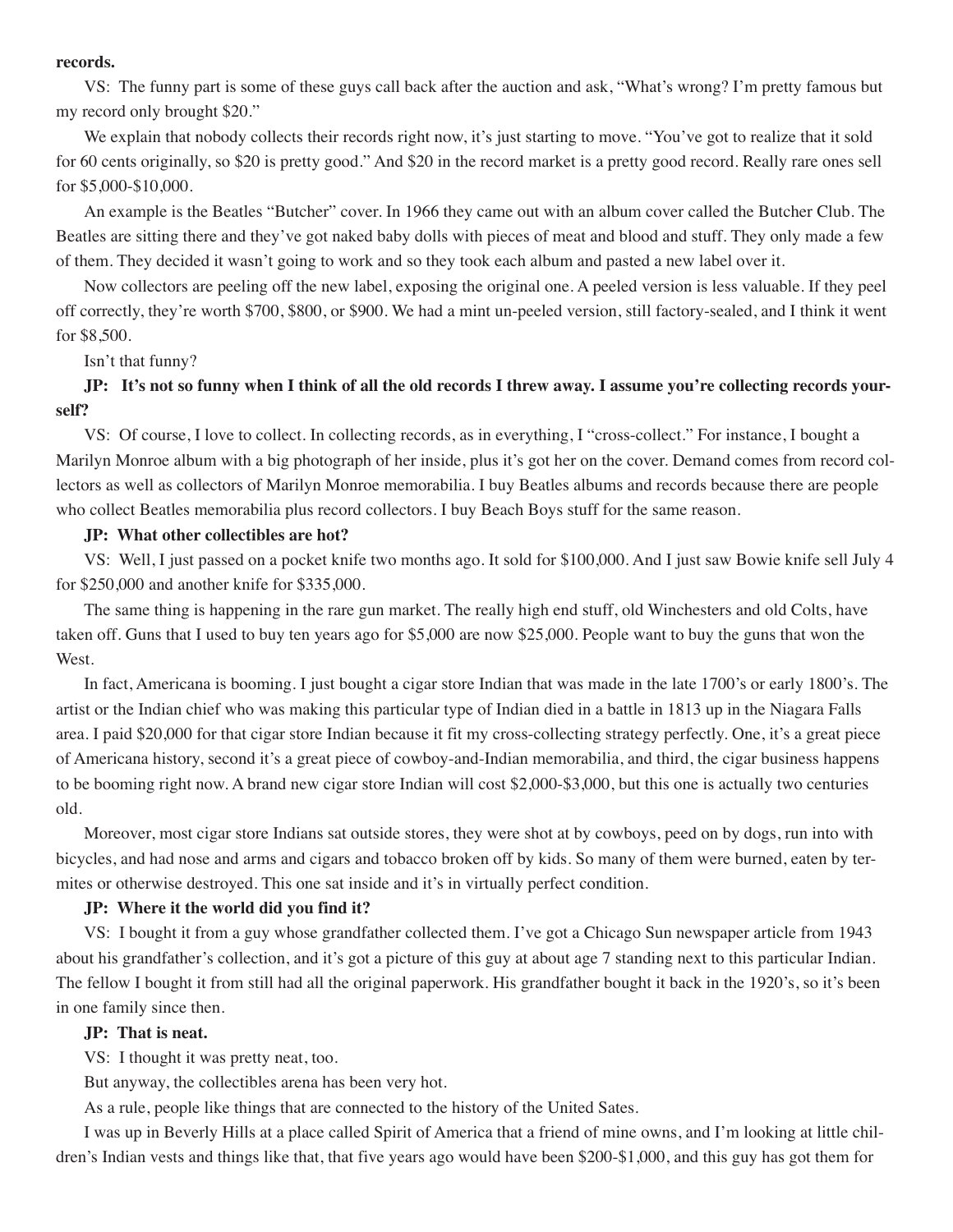#### \$5,000-\$6,000 to \$25,000. I was just amazed.

Interest in Americana is one of the reasons coins are so popular. Almost every coin was made or redesigned for a specific reason. For example, they took the arrows off the dime because they took a little bit of the silver out of the coin, then put the arrows back, then took them off again because they took a little more out. There are historical reasons that they made changes in coins and new designs.

### **JP: What's going on in the coin markets in light of the falling gold price?**

VS: The more common gold coins have moved down a little bit because of the falling gold price, but the really rare coins have gone up.

An 1804 silver dollar sold to a friend of mine at auction for \$1,815,000. He sold it the same day for a little over \$2,000,000. I said, "\$2,000,000 for that coin that seems like a lot." He said, "I think I could have gotten \$4,000,000 for it. My buyer didn't care what it went for, he just wanted it."

As another instance, a couple years ago the "Stella," a \$4 gold piece made in 1879 and 1880, was selling for \$55,000- \$60,000. Now they're about \$85,000, but I can't even find them right now. I could probably sell five, six, or seven of them today.

In 1879 they made an experimental coin called the Quintuple Stella (actually it's a \$20 gold piece). They only made a few of these in proof gold. I've had one of these for one day and I'm getting calls about it. "I heard you bought the Quintuple Stella, what do you want for it? I want to buy it." I have a couple people interested in the coin at \$275,000.

## **JP: What's happened to the market over the past two years?**

VS: Through 1995 and 96 coin prices edged up about 15 to 20 percent a year.

However, with gold dropping there's a kind of a pricing inaccuracy in the market right now. I mentioned that 1804 silver dollar that just sold recently for \$2,000,000? Well, the King of Siam set, which is the most famous coin set in the world, had an 1804 silver dollar in it along with four or five other coins. The set only sold for \$1,800,000, which priced the 1804 dollar probably at \$600,000-\$700,000. Yet a similar coin just sold for \$2,000,000.

The collectibles market as a whole is extremely hot, and coins will be the hottest. If we move into any form of inflation that will scare people out of the dollar, it will explode. Even in these recent couple of weeks where the dollar has been sliding, we're getting more and more interest. People are saying, well I've been riding the dollar for the last eight months because it's been going up but now I'm getting afraid of it and I want to start buying coins.

A lot of the MS65 coins are really inexpensive right now. They're selling for about 20 cents on the dollar of what their 1989 highs were.

With gold in a slump, some of the gold coins have come way down, but there aren't many sellers at these low prices. If five years ago, you wanted to buy an MS65 ten-dollar Indian gold piece, it would probably have been \$16,000-\$17,000 and I could have gotten four or five of them for you without much trouble. Today if you wanted to buy them, while the price would be around \$5,000, I could probably get one, and another two or three weeks later I could get another one. But in 1979 or 1980 when gold was \$800 or \$850 an ounce, the report showed that only 3% of the American public even owned any gold or had an interested in owning gold. At these lower gold prices it's probably closer to 1% or less. As the price of gold moves up, or as we move into an inflationary period, you're going to see people moving towards coins.

#### **JP: I know you specialize in American coins. What's available in less expensive coins?**

VS: You can buy really high grade coins for as low as \$29. For example, you can buy an MS65 buffalo nickel or an MS65 mercury dime for \$29. These are truly great US coins. The buffalo nickel with the Indian on the front and the buffalo on the back is arguably one of the most desired designs. Both of them were selling for \$150 to \$170 two years ago, so they are way down in value. Arguably the nation's most gorgeous US silver coin is the MS65 walking liberty half dollars and they are currently selling at about \$80.

JP: On your honor as a coin dealer, does the big plunge in coin prices since 1989 signal a buying opportunity, **or does the slump have further to go?**

VS: The coin market has a pretty clear cut four- to five-year cycle. They go up for four to five years and then down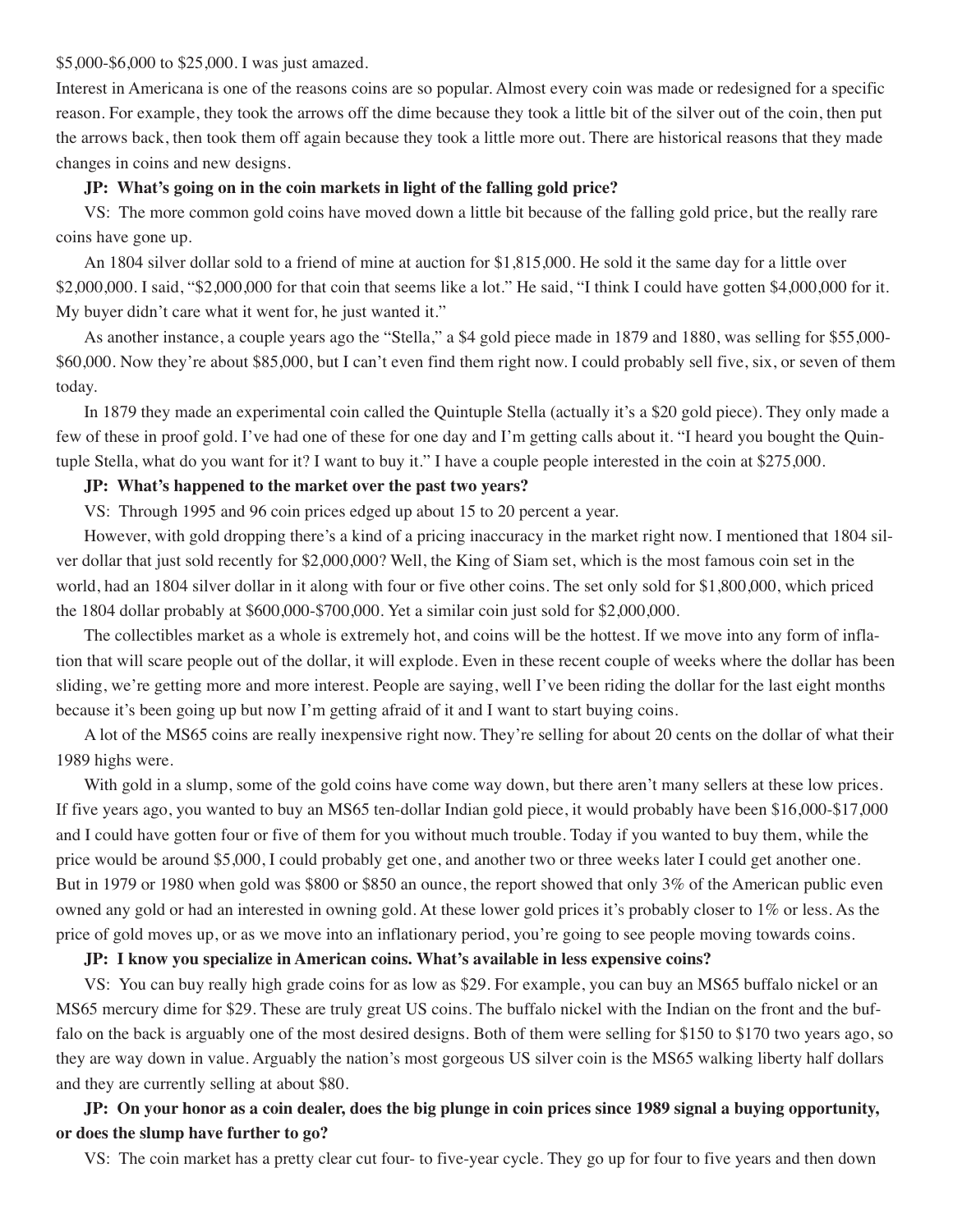for four to five years. We're just coming out of four years of a bear market and a year and a half with coins going up slightly. The drop in gold has caused prices to stall a little bit, but only in the more common coins. The rarer coins have continued to go up in the last five or six years. I mentioned the 1804 silver dollar that recently traded for \$2,000,000? Well, a similar coin traded hands a couple years ago for \$600,000.

The 1913 Liberty nickel is an example of a truly rare coin and the market for true rarities has continued to go up in spite of the coin market coming down. A 1913 Liberty nickel sold around 1983 for \$315,000. That coin resold in 1992 for \$935,000. Another of the same coin recently sold for \$1,400,000.

# JP: Big money seems to be looking for havens from overpriced stocks and bonds. Is there any correlation be**tween the coin market and either the stock market or the economy over time?**

VS: Coin prices tend to go down when the economy slows down. In 1990 the coin market had been going up and up. This attracted the institutions. Kidder Peabody, Leahman and Merrill Lynch were all doing or considering rare coin funds. When the economy started to slow down, they started to sell their coins, driving prices down.

When the economy and stock market picked up in 1991, investors continued to move out of their coins as apparently they felt they could make more money in stocks. This meant more coins on the market and lower prices.

Coin prices bottomed at the end of 1994 and started to edge back up. In 1995 a \$10 Indian or a \$10 Liberty MS65 was around \$4,200. Today, in mint state, MS65, they're around \$5,200-\$5,300.

# JP: Finally, let's talk grades. My impression is that not all MS65 \$20 Liberty's, for example, are equal.

VS: They aren't. It depends on who graded the coin. In almost all cases, PCGS (Professional Coin Grading Service) graded coins sell for higher prices than equivalent grades that have been graded by other coin-grading services.

When somebody calls and asks the price of a \$20 Liberty MS65, I'll say, "Graded by PCGS, \$3,900." And they'll ask, "What about graded by another company?" "Well by the other company, I can sell you one for \$3,100."

If your readers are shopping prices, they have to make sure that they are getting prices quoted on PCGS coins. PCGS has the most rigid grading standards and therefore coins graded by them sell for more money.

# JP: It seems to me that if someone could get another \$800, he'd be a fool not to send a coin to PCGS to get it **graded.**

VS: The problem is that PCGS might downgrade the coin. If the dealer had a \$20 Liberty graded MS65 in a sealed holder from another company, for example, he would send it to PCGS and try to get it graded by PCGS as MS65. PCGS will leave it in the holder of the other grading service. If they believe that it's MS65, then they'll put it in a PCGS holder and give it the grade. Presto, the value jumps to \$3,900. If they don't think it makes the grade, it just get shipped back in the original holder.

The truth is, most coins valued at over five hundred dollars have probably been looked at by PCGS. If a coin is still in another company's holder, it probably doesn't meet PCGS standards. The point is, you're not really getting a deal at buying a MS65 by another grading service for \$3,100 because what you're probably buying is a coin that PCGS didn't grade MS65. If PCGS grades it MS64, which is just the next grade lower, that's a \$1,100 or \$1,200 coin.

So it's a pretty dramatic difference. Most of the coin houses are selling coins graded by other coin grading services and acting like you're getting a really great deal because you're saving a couple hundred dollars over the PCGS price. But you're really not saving anything. There are no free lunches in the coin market.

There's a weekly price sheet called the *Certified Coin Dealer Newsletter* that shows average wholesale cost. In almost every case the coins graded by other companies trade for less money from PCGS, I mean they actually publish the differences.

# **JP: Can you name your top five or six choices for rare coins right now?**

VS: The first would be the MS65 \$20 Liberty gold piece. As of the August population report, PCGS had graded 1,307 of these in the MS65 grade. The coin sells for around \$3,900. On the other hand, they've graded almost 15,000 of the MS65 St. Gaudens. So the \$20 Liberty is about 10 or 12 times rarer than a St. Gaudens, yet it only sells for about triple the price.